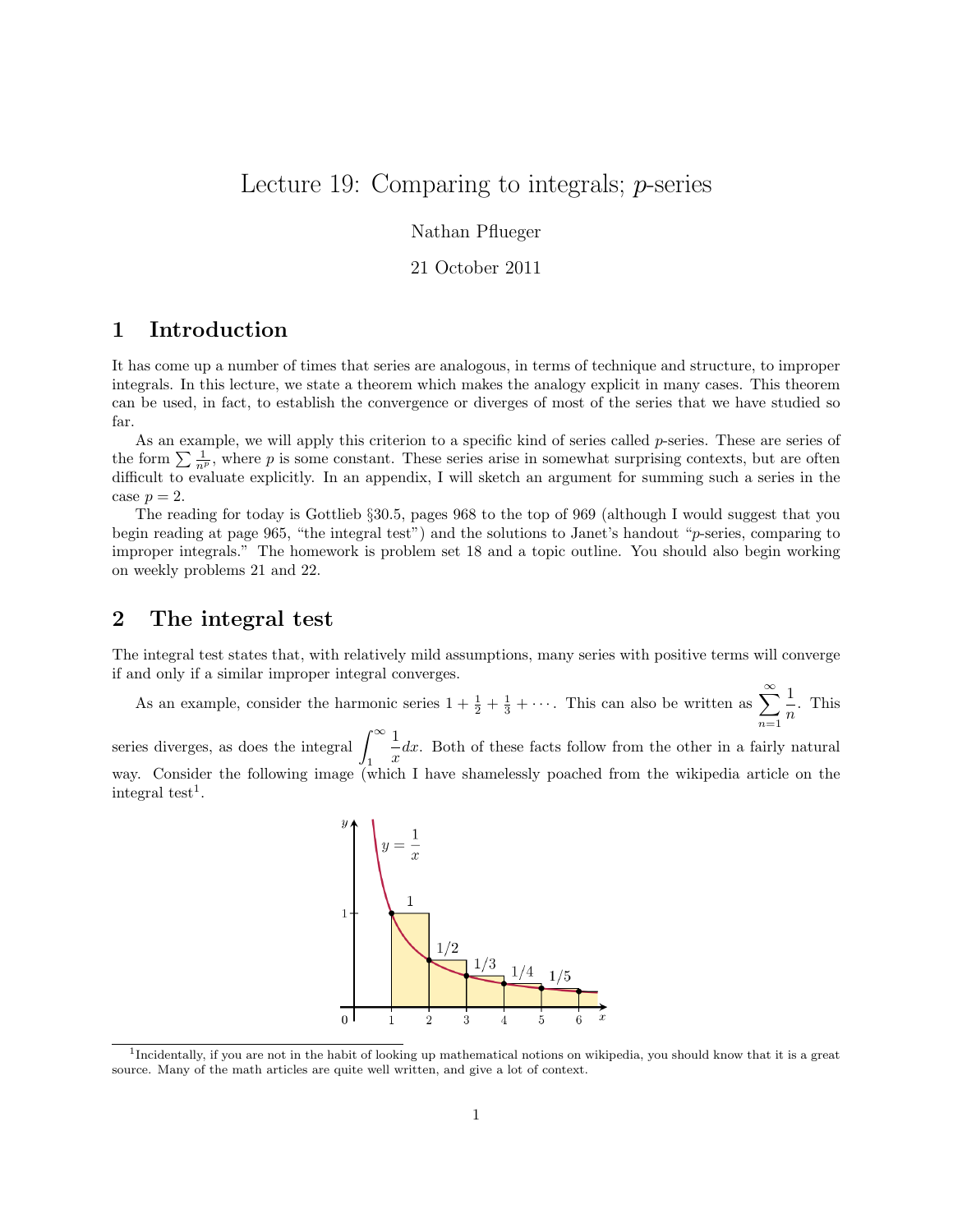This image suggests how this argument should go. On the one hand, the area under the curve  $y = \frac{1}{x}$ , up to  $x = n$ , is clearly less than the sum  $1 + \frac{1}{2} + \frac{1}{3} + \cdots + \frac{1}{n}$ . So given that this integral goes to infinity as n grows, so too must the partial sums of the harmonic series.

On the other hand, we also could have run the argument in the opposite direction: suppose that we know that the harmonic series diverges, and we wish to show that the integral of  $\frac{1}{x}$  also diverges. Then by using right-hand sums, rather than left-hand sums, you can observe that the integral  $\int_1^n \frac{1}{x} dx \leq \frac{1}{2} + \frac{1}{3} + \cdots + \frac{1}{n+1}$ . Since these partial sums go to infinity as n grows, so too must these integrals. So we could conclude that  $\int_1^\infty \frac{1}{x} dx$  diverges.

If you think through precisely what makes these two arguments work, it is that  $\frac{1}{x}$  is a *decreasing* function. In fact, our version of the integral test is the following.

**Theorem 2.1** (The integral test). Suppose that  $f(x)$  is a function that is positive and decreasing for sufficiently large  $x^2$ . Then  $\sum_{n=1}^{\infty}$  $n=1$  $f(n)$  converges if and only if  $\int_{0}^{\infty}$ 1  $f(x)dx$  converges.

Note that it is totally irrelevant that these integrals start at 0. You could replace  $\int_1^\infty$  by  $\int_0^\infty$  or  $\int_{51}^\infty$ , and the theorem is still true. This is part of the general principle: initial segments don't matter. So in the examples below, I will freely begin my integrals wherever is most convenient.

In fact, the integral test is really just a special case of the direct comparison test. I shall give a brief argument. Observe the following two inequalities hold if  $f(x)$  is positive and decreasing.

$$
f(n+1) \le \int_{n}^{n+1} f(x)dx \le f(n)
$$
\n<sup>(1)</sup>

Next, notice that if one defines  $a_n = \int_n^{n+1} f(x)dx$ , then  $\sum_{n=1}^N a_n = \int_1^{N+1} f(x)dx$ . Applying the comparison test to the series  $\sum_{n=1}^{\infty} a_n$ , it follows that if  $\sum_{n=1}^{\infty} f(n)$  converges, then so does  $\int_{1}^{\infty} f(x)dx$ . On the other hand, using the left side of this inequality, the comparison test shows that if  $\int_1^{\infty} f(x)dx$  converges, then so does  $\sum_{n=1}^{\infty} f(n+1)$ . Of course, this is the same as  $\sum_{n=2}^{\infty} f(n)$ , which converges if and only if  $\sum_{n=1}^{\infty} f(n)$ converges. Therefore, the sum converges if and only if the integral converges.

#### 3 First examples

The following examples are familiar already.

*Example* 3.1. Consider the harmonic series  $\sum_{n=1}^{\infty} \frac{1}{n}$ . Consider the function  $f(x) = \frac{1}{x}$ . This function is positive and decreasing, so the integral test shows that this series converges if and only if  $\int_1^\infty \frac{1}{x} dx$  converges. But  $\int_1^b \frac{1}{x} dx = \ln |b|$ , which goes to infinity (albeit slowly) as b goes to infinity. So this integral diverges, and therefore the harmonic series diverges also.

*Example* 3.2. Consider the geometric series  $\sum_{n=1}^{\infty}$  $n=0$  $\sqrt{1}$ 2 )<sup>n</sup>. The function  $\left(\frac{1}{2}\right)^x$  is decreasing and positive for

$$
x \ge 0
$$
, so we may apply the integral test. Now,  $\int_0^\infty \left(\frac{1}{2}\right)^x dx = \lim_{b \to \infty} \int_0^b \left(\frac{1}{2}\right)^x dx = \lim_{b \to \infty} \frac{1}{\ln \frac{1}{2}} \left(\frac{1}{2^b} - 1\right)$ .

As  $b \to \infty$ , this limit converges (since  $\frac{1}{2^b} \to 0$ ), so the integral converges. In Therefore the sum also converges. Of course, we knew these by much more elementary means as well.

*Example* 3.3. In fact, since the integral of the function  $f(x) = r^x$ , where r is a positive constant, is  $\frac{1}{\ln r}r^x + C$ , the same reasoning as above can be used to show that the sum  $\sum_{n=0}^{\infty} r^n$  converges if and only if  $r < 1$ . This argument does not really work for negative values of r, since in these cases the function  $f(x) = r^x$  does not make sense.

<sup>&</sup>lt;sup>2</sup>The version in the book assumes that the function is decreasing and positive for all  $x \ge 1$ , but since initial segments don't matter, it actually suffices for this to hold for sufficiently large  $x$ .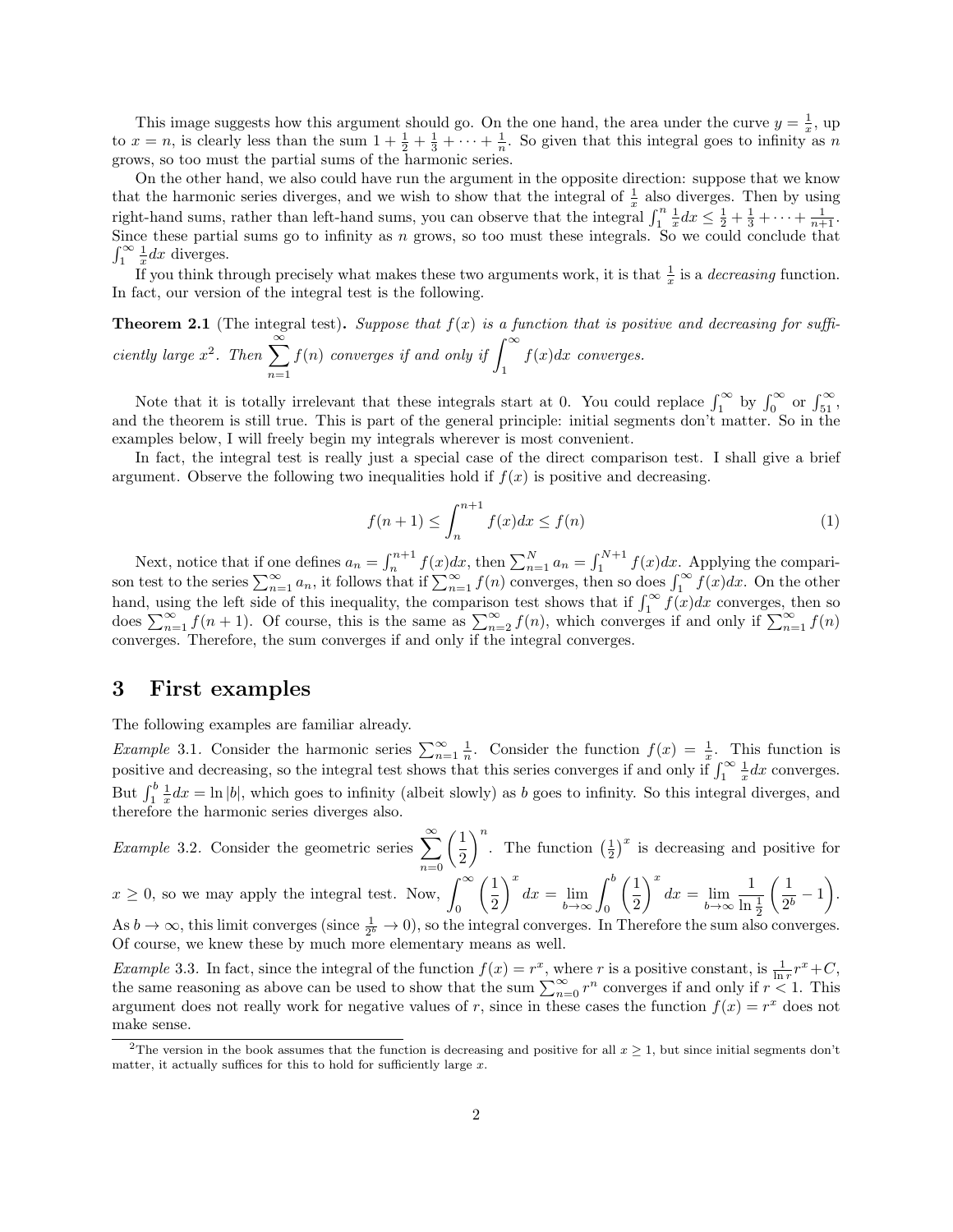#### 4 p-series

A *p*-series is simply a series that looks like  $1 + \frac{1}{2^p} + \frac{1}{3^p} + \cdots$  (or, in other notation,  $\sum^{\infty}$  $n=1$  $(n^{-p})$ , where p is some

constant. For example, taking  $p = 1$  gives the harmonic series  $1 + \frac{1}{2} + \frac{1}{3} + \cdots$ , which we know diverges.

I am not sure why the letter  $p$  is usually used, nor why, historically, no one thought of a more interesting same for these series. They happen to come up in interesting ways in higher mathematics, although for our purposes they are mainly only interesting as examples of the general principles of infinite series.

In fact, it is very easy to tell whether a p-series converges. The function  $f(x) = x^{-p}$  is laughable easy to integrate: its integral is  $\frac{1}{1-p}x^{1-p} + C$  (unless  $p = 1$ , in which case the integral is  $\ln |x| + C$ ), and therefore unless  $p = 1$ ,  $\int_0^\infty x^{-p} = \lim_{b \to \infty} \frac{1}{1-p} b^{1-p}$ , which exists if and only if  $1 - p \le 0$ , i.e.  $p \ge 1$ . Of course, we excluded the case  $p = 1$ , when the harmonic series diverges. So the conclusion is the following.

**Theorem 4.1.** The "p-series" 
$$
\sum_{n=1}^{\infty} \frac{1}{n^p}
$$
 converges if and only if  $p > 1$ .

Evaluating the sums of  $p$ -series, on the other hand, is often not so easy (or even possible). Often the best way to sum them is, in fact, to simply add up the sum until the desired accuracy is reached. In the appendix that follows, though, I will give an amusing argument, touching on Taylor series (which we have been neglecting too much recently), to evaluate one particular  $p$ -series.

#### 5 Appendix: the sum  $1 + \frac{1}{2^2} + \frac{1}{3^2}$  $\frac{1}{3^2} + \frac{1}{4^2}$  $\frac{1}{4^2}+\cdots$

By the integral test, the sum  $\sum_{n=1}^{\infty}$  $n=1$ 1  $\frac{1}{n^2} = 1 + \frac{1}{2^2}$  $\frac{1}{2^2} + \frac{1}{3^2}$  $\frac{1}{3^2} + \frac{1}{4^2}$  $\frac{1}{4^2} + \cdots$  converges. In fact, it converges to a rather surprising value. Here is a clever argument, which requires quite a bit more work to make watertight (in

particular, it is necessary to work with calculus over complex numbers), but which gives the correct answer. Recall that the function  $f(x) = \sin x$  is equal to its Taylor series.

$$
\sin x = x - \frac{x^3}{3!} + \cdots
$$

Now let us do something totally ridiculous: let us take treat the Taylor series as an infinite polynomial, and factor it. In order to do this, we need to know where  $\sin x = 0$ . Fortunately, this is easy:  $\sin x = 0$ precisely whenever x is an integer multiple of  $\pi$ . So we can try to "factor" sin x in something like the following way.

$$
x(x-\pi)(x+\pi)(x-2\pi)(x+2\pi)(x-3\pi)(x+3\pi)\cdots
$$

This way, however, is not quite right, because if we try to multiply this out, it will blow up to infinity. A better option is the following, which happens to be a true statement.

$$
\sin x = x \left( 1 - \frac{x}{\pi} \right) \left( 1 + \frac{x}{\pi} \right) \left( 1 - \frac{x}{2\pi} \right) \left( 1 + \frac{x}{2\pi} \right) \cdots
$$

Now, this factorization gives the right zeros. The only question is whether it has the right constant factor. In fact, multiplying out the expression will give  $x \cdot 1 \cdot 1 \cdot 1 \cdot \cdot \cdot = x$  as the first term, which is correct.

Now, we can rewrite this expression by grouping adjacent terms.

$$
\sin x = x \left( 1 - \frac{x^2}{\pi^2} \right) \left( 1 - \frac{x^2}{2^2 \pi^2} \right) \left( 1 - \frac{x^2}{3^2 \pi^2} \right) \cdots
$$